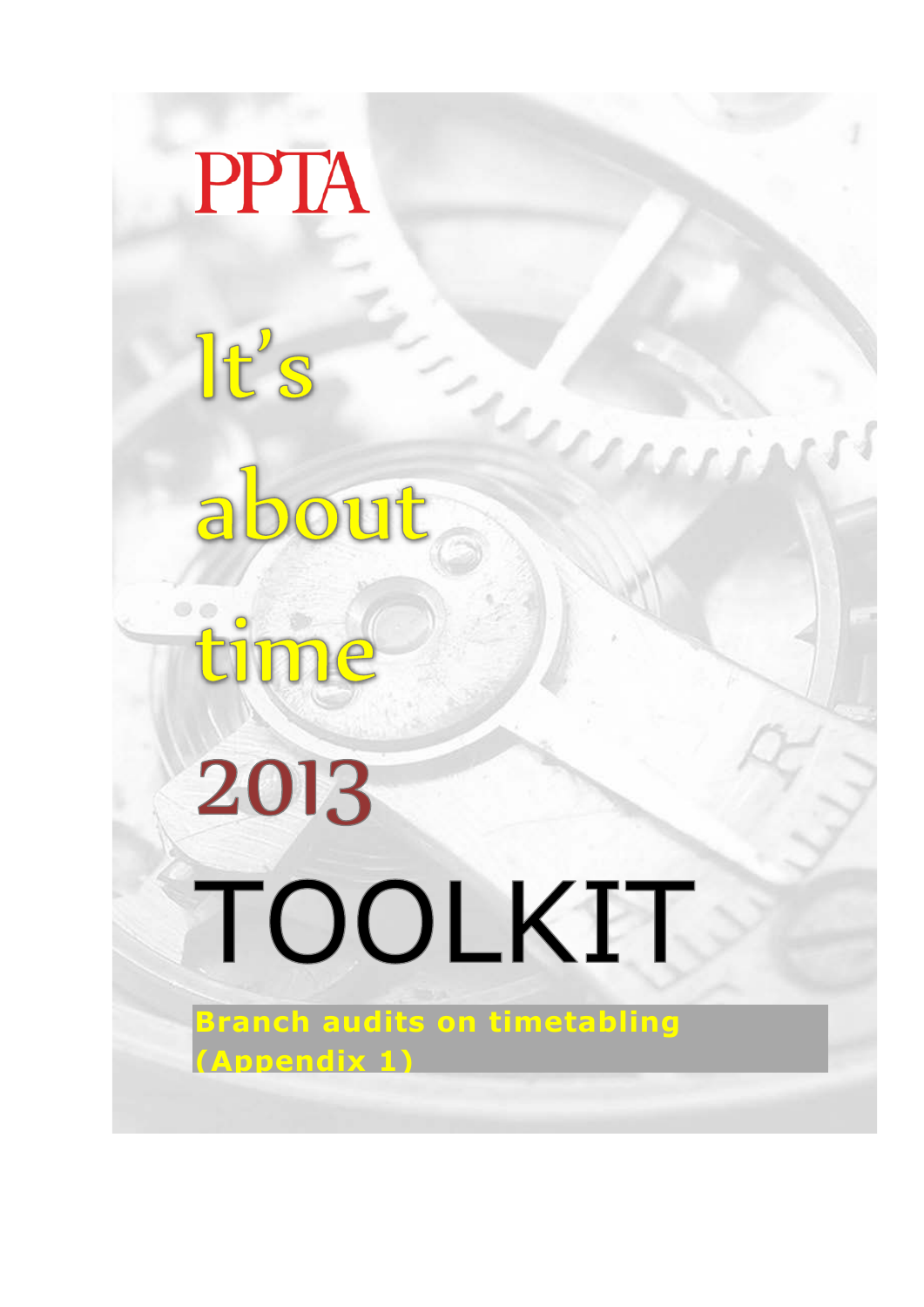# **Appendix 1: Branch audits on timetabling**

## **Schools covered by the Secondary Teachers Collective Agreement (STCA)**

#### **Does your school have a timetabling policy?**

- **a.** Where is it located?
- **b.** When was it last reviewed / updated?
- **c.** Was it developed in consultation with teaching staff?
- **d.** Does the policy incorporate the non-contact provisions?
- **e.** Does the policy refer to class size matters including average class size?
- **f.** Does the policy refer to other matters, including hours of duty outside of timetabled hours, which impact on timetabling practices?
- **g.** Does the policy have a process providing for circumstances, ie a compensatory mechanism, for when the school cannot meet the non-contact or average class size provisions?
- **h.** Do members know what compensatory mechanisms are available to them?
- **i.** Does the policy have a process for reviewing the timetable policy on a regular basis or when changes are proposed?

## **Non-contact**

- **j.** Is any full time teacher scheduled for more than 20 hours contact per week?
- **k.** Is academic mentoring/student learning support counted as contact time?
- **l.** Is this contact reduced by 1 hour per unit for those with up to 3 permanent units?
- **m.**Does the school endeavor to provide additional non-contact for more than 3 permanent units?
- **n.** Does the policy provide a process, ie a compensatory mechanism, to deal with circumstances where during timetabling, or at short notice, it is not possible to provide the non-contact entitlements to individuals?
- **o.** Do members know they can refuse to forgo their entitlement to non-contact time unless there is an agreed compensatory mechanism.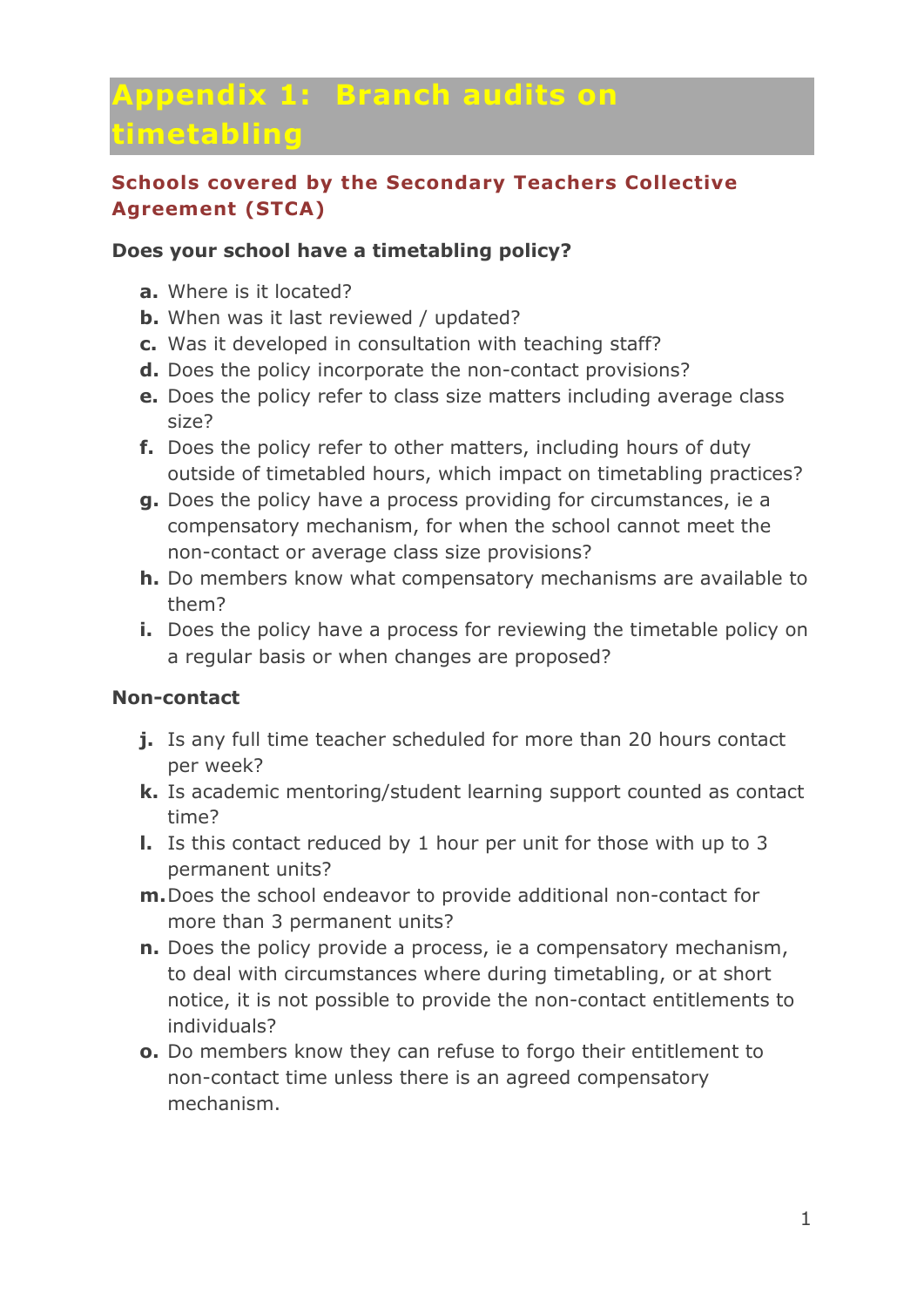**Specific time allowances** (provided to the school through additional staffing)

- **p.** Do full time year one beginning teachers (PRT1s) have no more than 15 hours of contact per week?
- **q.** Do full time year two beginning teachers (PRT2s) have no more than 17.5 hours of contact per week?
- **r.** Do HODs with PRTs receive equivalent of one hour/week to support each PRT?
- **s.** Do the SCT and Te Atakura receive their time allowances?

## **Part-time teachers**

- **t.** Do part time teachers (18 hrs+/wk) get their minimum non-contact time?
- **u.** Does the school endeavor to provide equitable non-contact time to part-time teachers of 12 +hrs/wk?

# **Class size**

- **v.** Has the school used reasonable endeavor to achieve class size averages no greater than 26 students for individual teachers?
- **w.** Does the policy provide a process, ie a compensatory mechanism, when an employer having used reasonable endeavor is not able to able to provide a class size average no greater than 26 for an individual teacher?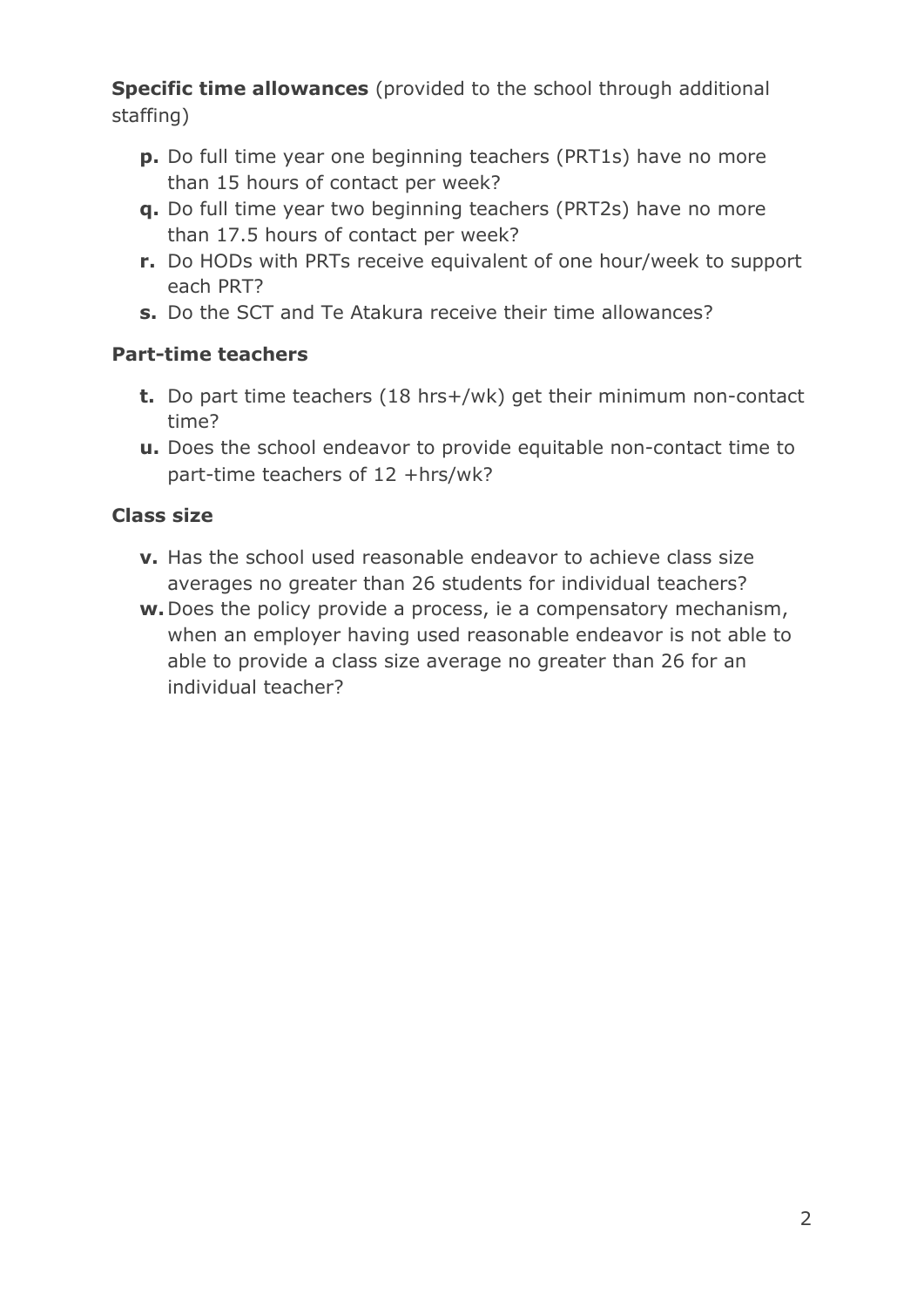# **Schools covered by the Area School Teachers Collective Agreement (ASTCA)**

#### **Does your school have a timetabling policy?**

- **a.** Where is it located?
- **b.** When was it last reviewed / updated?
- **c.** Was it developed in consultation with teaching staff?
- **d.** Does the policy incorporate the non-contact provisions?
- **e.** Does the policy refer to class size matters?
- **f.** Does the policy refer to other matters, including hours of duty outside of timetabled hours, which impact on timetabling practices?
- **g.** Does the policy have a process providing for circumstances, ie a compensatory mechanism, for when the school cannot meet the non-contact or average class size provisions?
- **h.** Do members know what compensatory mechanisms are available to them?
- **i.** Does the policy have a process for reviewing the timetable policy on a regular basis or when changes are proposed?

# **Teachers teaching predominantly in year 7-13**

#### **Non-contact**

- **j.** Is any full time teacher scheduled for more than 20 hours contact per week?
- **k.** Is academic mentoring/student learning support counted as contact time?
- **l.** Is this contact reduced by 1 hour per unit for those with up to 3 permanent units?
- **m.**Does the school endeavor to provide additional non-contact for more than 3 permanent units?
- **n.** Does the policy provide a process, ie a compensatory mechanism, to deal with circumstances where during timetabling, or at short notice, it is not possible to provide the non-contact entitlements to individuals?
- **o.** Do members know they can refuse to forgo their entitlement to non-contact time unless there is an agreed compensatory mechanism?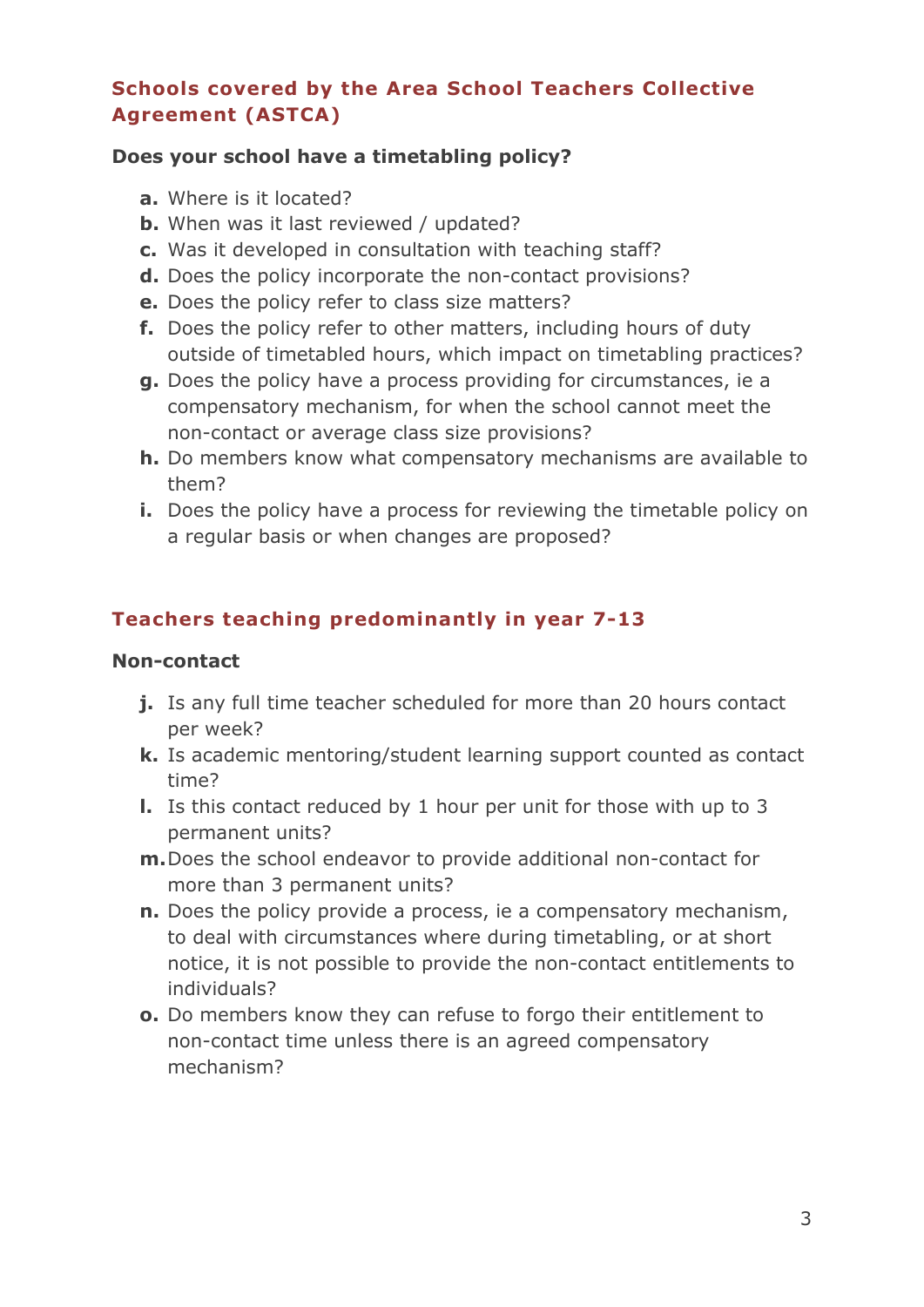**Specific time allowances** (provided to the school through additional staffing)

- **p.** Do full time year one beginning teachers (PRT1s) have no more than 15 hours of contact per week?
- **q.** Do full time year two beginning teachers (PRT2s) have no more than 17.5 hours of contact per week?
- **r.** Do HODs with PRTs receive equivalent of one hour/week to support each PRT?
- **s.** Do the ST and Te Atakura receive their time allowances?

#### **Part-time teachers**

**t.** Do eligible part time teachers (18hrs+/wk) get their minimum noncontact time?

## **Teachers not teaching predominantly in year 7-13**

#### **Non-contact**

- **u.** Is any full time teacher scheduled for more than an average of 24 hours contact per week over the term?
- **v.** Is academic mentoring/student learning support counted as contact time?
- **w.** Does the school endeavor to reduced contact for those with units or their equivalents?
- **x.** Does the policy provide a process, ie a compensatory mechanism, to deal with circumstances where during timetabling, or at short notice, it is not possible to provide the non-contact entitlements to individuals?
- **y.** Do members know they can refuse to forgo their entitlement to the average non-contact time unless there is an agreed compensatory mechanism?

**Specific time allowances** (provided to the school through additional staffing)

- **z.** Do full time year one beginning teachers (PRT1s) have no more than 19 hours per week on average over the term?
- **aa.** Do full time year two beginning teachers (PRT2s) have no more than an average of 21.5 hours of contact per week over the term?